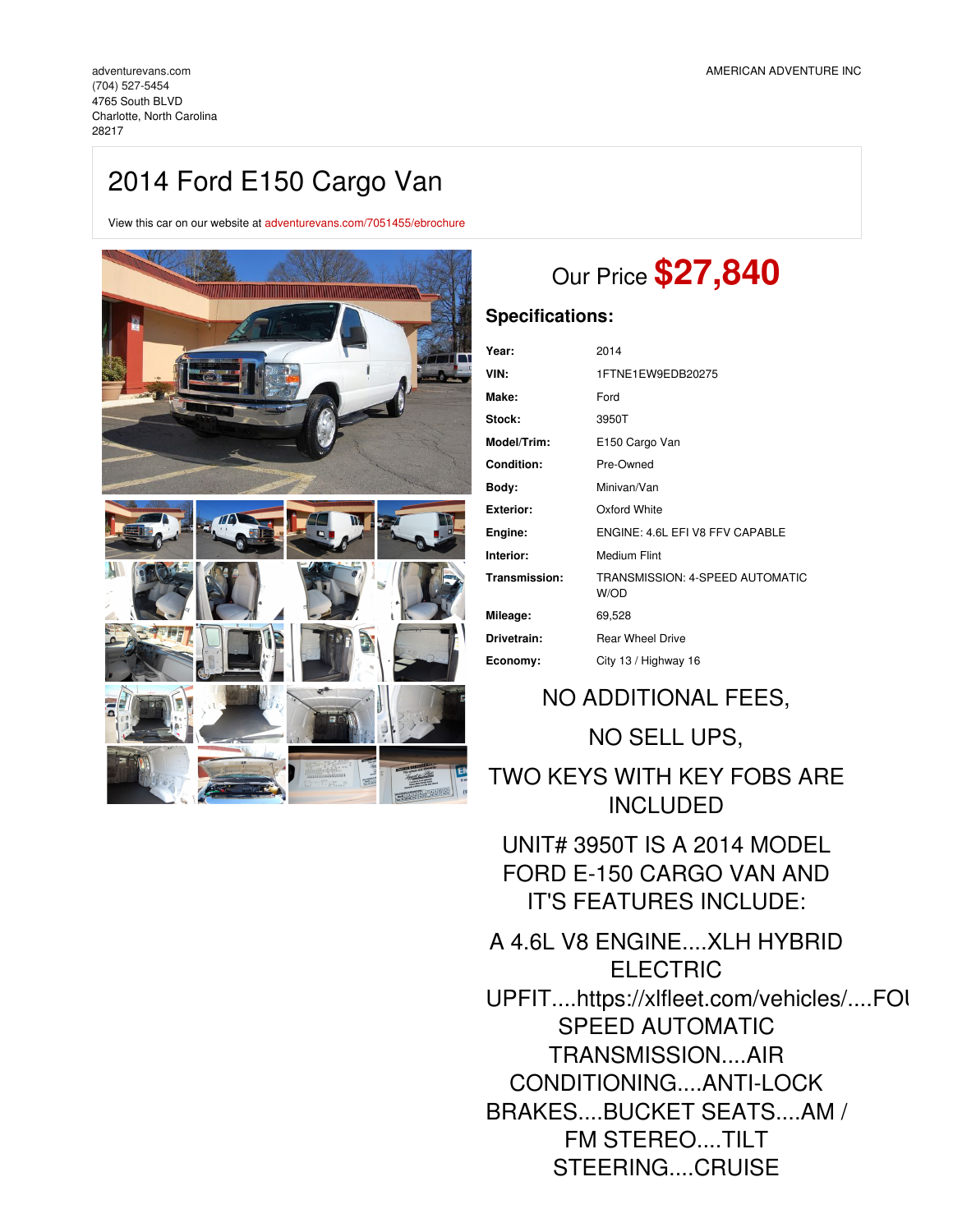CONTROL....POWER WINDOWS....POWER DOOR LOCKS....BULKHEAD....TRIP ODOMETER....

THE VAN HAS NOT BEEN WRECKED OR FLOODED, AND THE BODY IS NOT PERFECT BUT IT IS IN GOOD CONDITION.

MECHANICALLY IT IS READY TO HIT THE ROAD! THE OIL CHANGE IS FRESH AND EVERYTHING ON THE VAN IS IN PROPER WORKING ORDER.

RECENT SERVICES INCLUDE;

REPLACED AIR CONDITIONING ORIFICE TUBE AND FREON RECHARGE

REPLACED BRAKE LIGHT **SWITCH** 

FOUR NEW FIRESTONE TRANSFORCE HT2 225/75/16E TIRES

NORTH CAROLINA STATE INSPECTION, PASSED

ENGINE OIL CHANGE TO INCLUDE OIL FILTER

AUTO-VOX T2 BACK UP CAMERA WITH NIGHT VISION

ALL OTHER SYSTEMS CHECKED AND FOUND TO BE OPERATING PROPERLY

THIS CONDITION OF THIS VAN IS ABOVE AVERAGE BUT THE ORIGINAL MANUFACTURER'S WARRANTY HAS EXPIRED AND IT IS THEREFORE SOLD AS IS.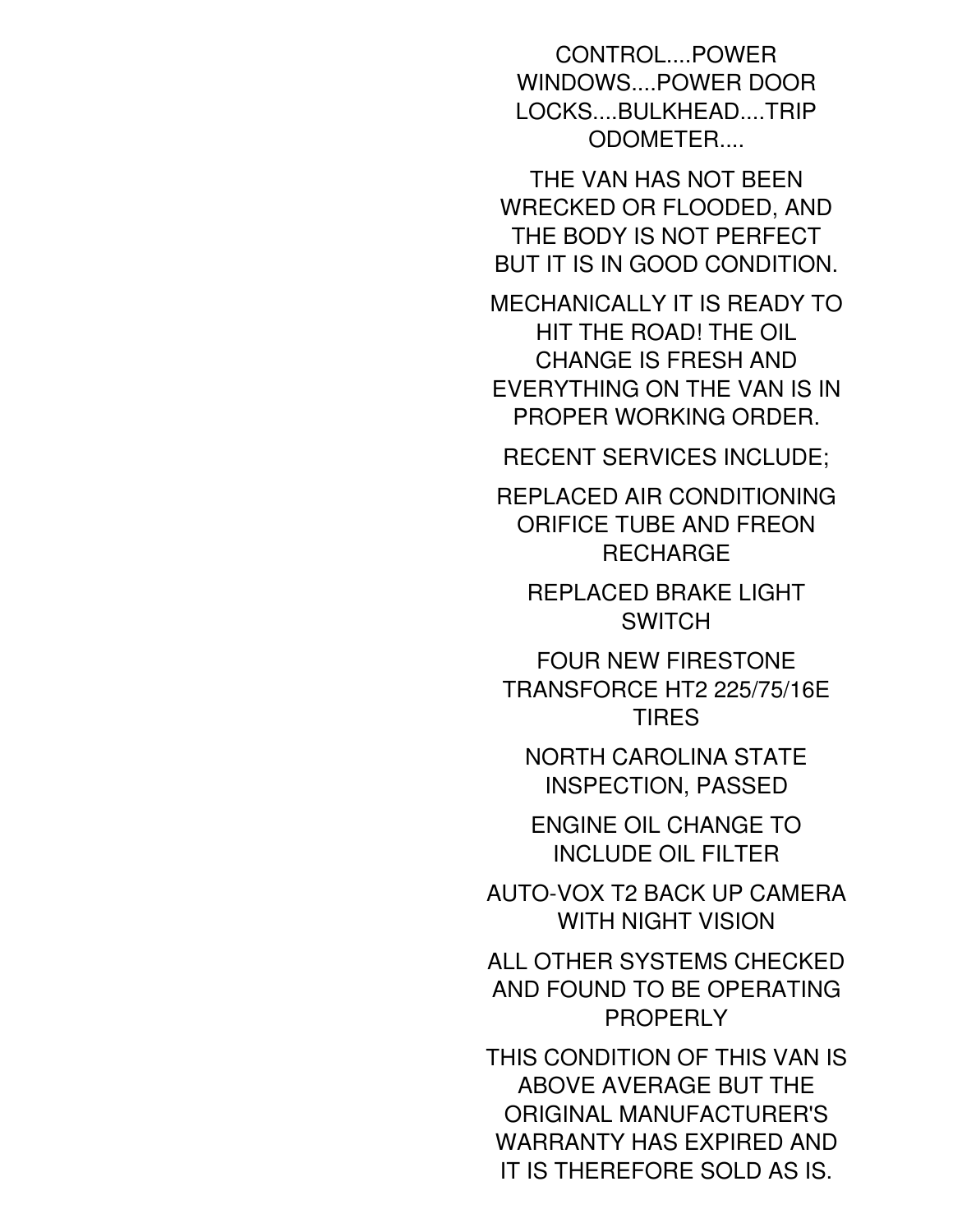## WE WOULD WELCOME ANY POTENTIAL BUYER'S TO HAVE IT PROFESSIONALLY INSPECTED.

PLEASE SEND AN E MAIL OR GIVE US A CALL AT 704.527.4907 WITH ANY QUESTIONS.

#### 2014 Ford E150 Cargo Van AMERICAN ADVENTURE INC - (704) 527-5454 - View this car on our website at[adventurevans.com/7051455/ebrochure](https://adventurevans.com/vehicle/7051455/2014-ford-e150-cargo-van-charlotte-north-carolina-28217/7051455/ebrochure)



2014 Ford E150 Cargo Van AMERICAN ADVENTURE INC - (704) 527-5454 - View this car on our website at[adventurevans.com/7051455/ebrochure](https://adventurevans.com/vehicle/7051455/2014-ford-e150-cargo-van-charlotte-north-carolina-28217/7051455/ebrochure)

| <b>Installed Options</b>                                                                                                 |  |
|--------------------------------------------------------------------------------------------------------------------------|--|
| <b>Interior</b>                                                                                                          |  |
| - 3.12V DC Power Outlets                                                                                                 |  |
| - 4-Way Driver Seat -inc: Manual Recline and Fore/Aft Movement                                                           |  |
| - 4-Way Passenger Seat -inc: Manual Recline and Fore/Aft Movement                                                        |  |
| Analog Appearance Cargo Space Lights                                                                                     |  |
| Dashboard Storage, Driver And Passenger Door Bins                                                                        |  |
| Driver And Front Passenger Armrests - Dual Bucket Seats<br>٠                                                             |  |
| Engine Cover Console w/Storage and 3 12V DC Power Outlets                                                                |  |
| Fixed Front Head Restraints- Front Cupholder- Front Vinyl Floor Covering                                                 |  |
| Front Vinyl Headliner<br>٠                                                                                               |  |
| Gauges -inc: Speedometer, Odometer, Voltmeter, Oil Pressure, Engine Coolant Temp,<br><b>Tachometer and Trip Odometer</b> |  |
| Glove Box- Manual 1st Row Windows- Manual Air Conditioning                                                               |  |
| - Manual Tilt Steering Column- Regular Dome Lighting- Urethane Gear Shifter Material                                     |  |

- Vinyl Buckets